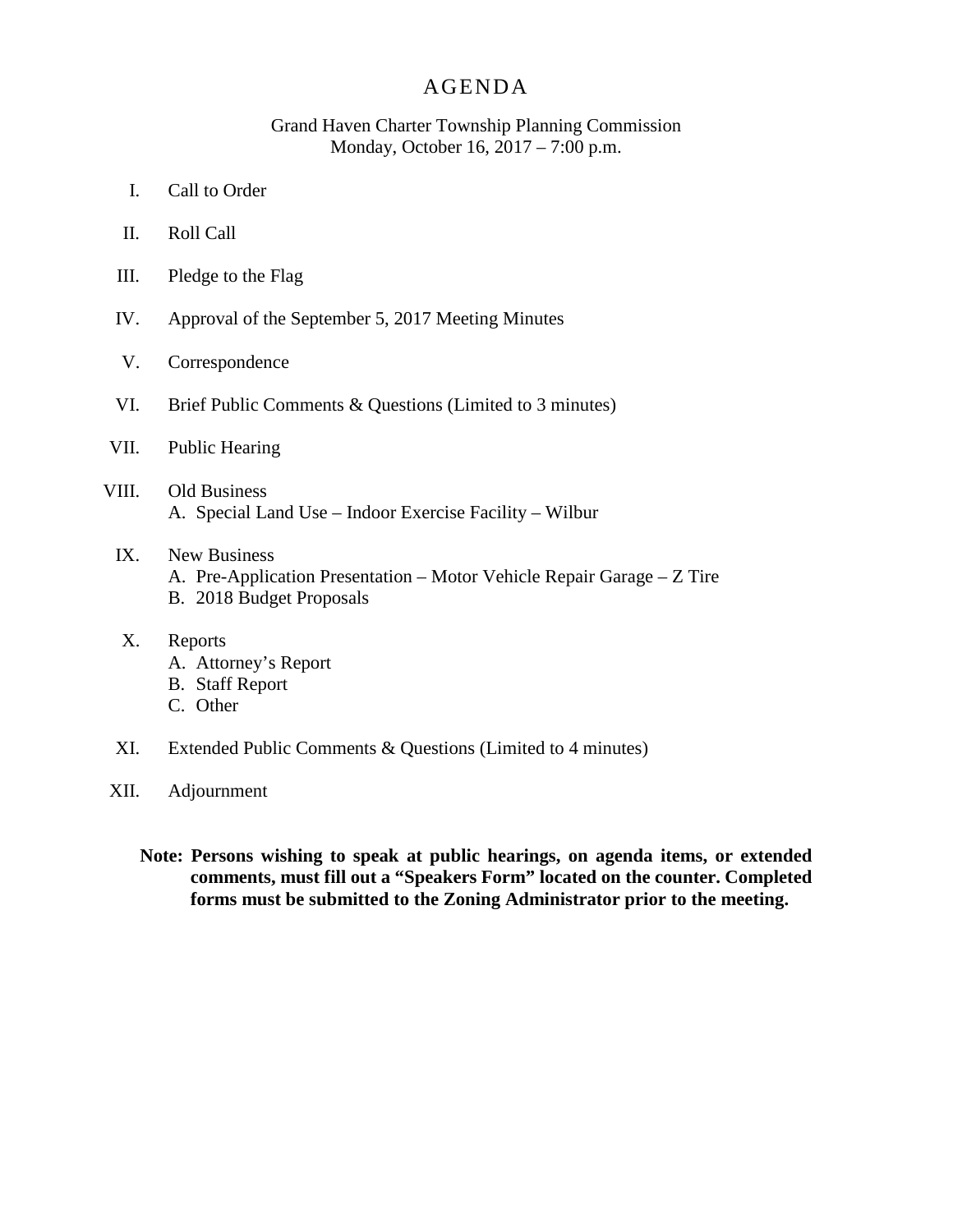## MEETING MINUTES GRAND HAVEN CHARTER TOWNSHIP PLANNING COMMISSION SEPTEMBER 5, 2017

## I. CALL TO ORDER

LaMourie called the meeting of the Grand Haven Charter Township Planning Commission to order at 7:03 p.m.

## II. ROLL CALL

Members present: LaMourie, Taylor, Kieft, Wilson, Hesselsweet, and Wagenmaker Members absent: Cousins, Chalifoux, and Reenders Also present: Community Development Director Fedewa

**Without objection**, LaMourie instructed Fedewa to record the minutes.

## III. PLEDGE TO THE FLAG

## IV. APPROVAL OF MINUTES

**Without objection**, the minutes of the August 7, 2017 meeting were approved.

## V. CORRESPONDENCE

- Port Sheldon Township Notice of Adopted Master Plan
- Village of Spring Lake Notice of Intent to Develop New Master Plan

## VI. PUBLIC COMMENTS ON AGENDA ITEMS ONLY – None

#### VII. PUBLIC HEARING

A. Zoning Text Amendment Ordinance – Special Land Use Chapter

LaMourie opened the public hearing at 7:05pm.

Fedewa provided an overview through a memorandum dated August  $30<sup>th</sup>$ .

There being no public comments, LaMourie closed the hearing at 7:06pm.

#### VIII. OLD BUSINESS

## A. Zoning Text Amendment Ordinance – Special Land Use Chapter

**Motion** by Kieft, supported by Wagenmaker, to recommend to the Township Board **approval** of the proposed Zoning Text Amendment Ordinance to revise the Special Land Use Chapter of the Grand Haven Charter Township Zoning Ordinance. **Which motion carried unanimously**.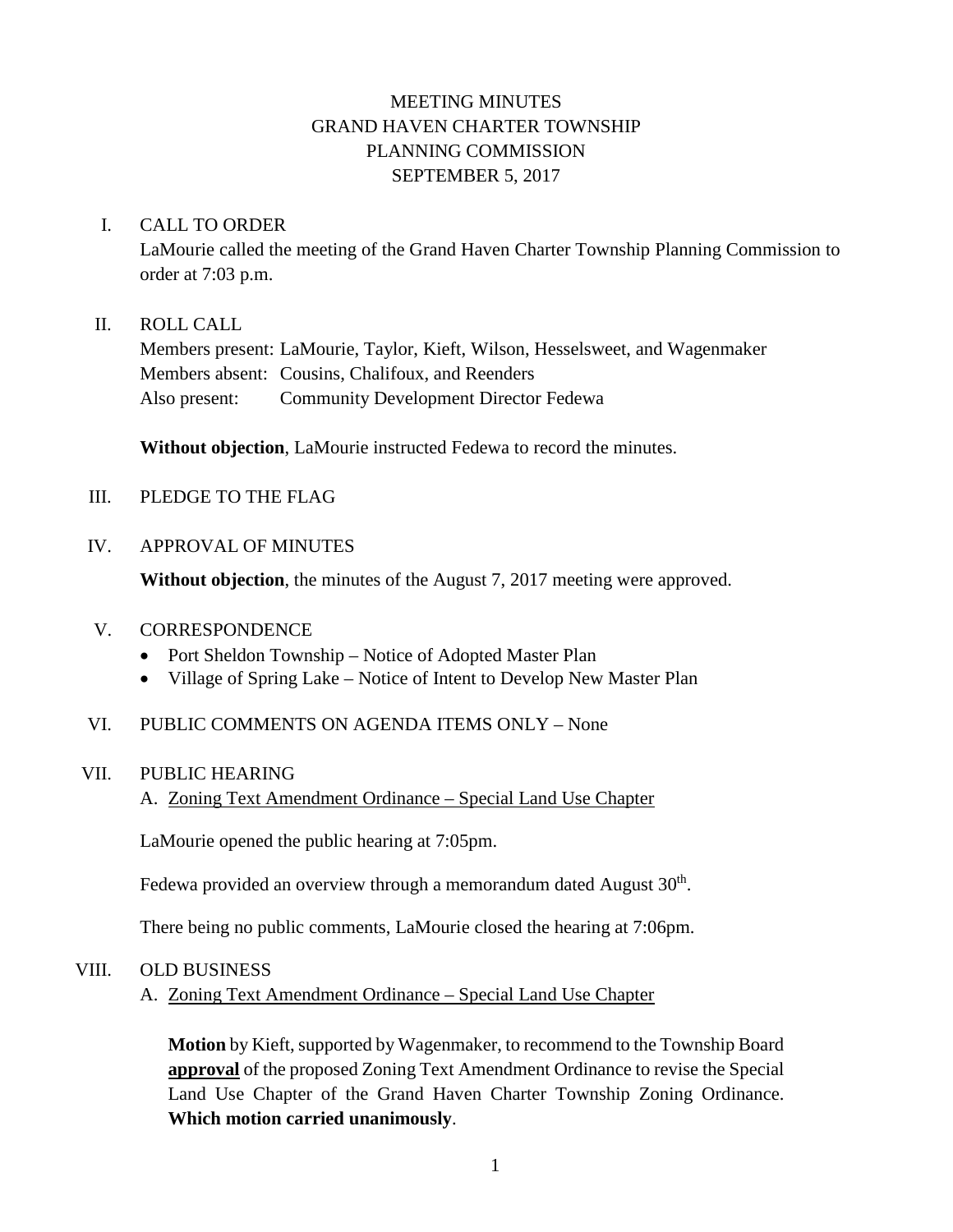## IX. REPORTS

- A. Attorney Report None
- B. Staff Report
	- Welcome Brock Hesselsweet to Planning Commission and ZBA.
	- $\triangleright$  Attorney Bultje has joined the law firm Dickinson Wright. The previous firm opted out of providing legal services for the municipal law sector.
	- The next Zoning Ordinance Update Committee meeting is scheduled for Thursday, October  $5<sup>th</sup>$  @ 6pm in the Main Conference Room.
- C. Other
	- $\triangleright$  Wagenmaker expressed a desire to update the Private Road and Driveway Ordinance as well as reconsider the need for requiring double lot frontage on main thoroughfares.
		- o Questioned why McKenna Associates is unable to include the Private Road and Driveway Ordinance in the Zoning Ordinance update project.
			- Fedewa explained Private Road and Driveway Ordinance is not part of the Zoning Ordinance, and is outside the scope of the Township's contract with McKenna. If desired, a supplemental contract can be executed after the Zoning Ordinance update is complete.
		- o Believes a study must be conducted to determine if the double lot frontage requirement is necessary. Does not believe it has been beneficial to the community and only limits property rights.
	- Taylor noted the recent City Council meeting included a presentation from Grand Valley State University who conducted a "people counting" study in the summer of 2016. The study found 2.2 million people visited Grand Haven during that time, and in general the visitors were "highly satisfied" with their experience.
	- > LaMourie noted how quickly the Speedway project has been constructed.
	- $\triangleright$  Wilson provided an update on his potential development projects in the area, including the land adjacent to the Speedway project.

## X. EXTENDED PUBLIC COMMENTS ON NON-AGENDA ITEMS ONLY – None

XI. ADJOURNMENT

**Without objection**, the meeting adjourned at 7:26 p.m.

Respectfully submitted,

Heure

**Stacey Fedewa** Acting Recording Secretary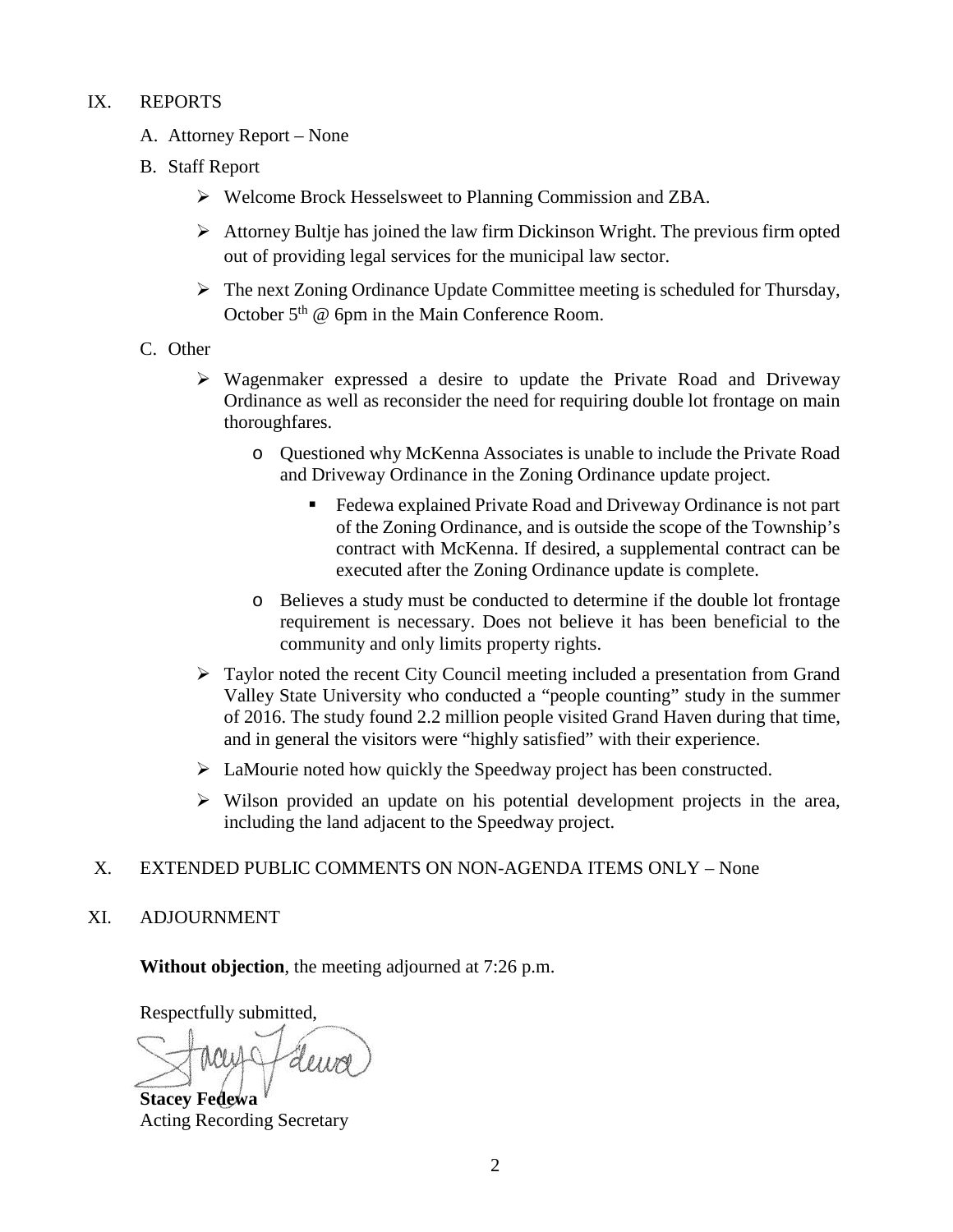

# **Community Development Memo**

| DATE: | October 12, 2017                                                |
|-------|-----------------------------------------------------------------|
| TO:   | <b>Planning Commission</b>                                      |
| FROM: | <b>Stacey Fedewa, Community Development Director</b>            |
| RE:   | Special Land Use – Indoor Exercise Facility – Fit Body Bootcamp |
|       |                                                                 |

## **Motion to remove the Special Land Use Application for an Indoor Exercise Facility from the table.**

| <b>PROPERTY DETAILS</b> |                                    |                                                             |                                             |
|-------------------------|------------------------------------|-------------------------------------------------------------|---------------------------------------------|
| <b>Property Address</b> | <b>Parcel Number</b>               | <b>Parcel Size</b>                                          | <b>Application Type</b>                     |
| 16916 Robbins Rd        | 70-03-33-200-065                   | 3.25 Acres                                                  | Special Land Use                            |
| <b>Existing Zoning</b>  | <b>Existing Land</b><br><b>Use</b> | <b>Existing</b><br><b>Infrastructure</b>                    | <b>Existing Site</b><br><b>Improvements</b> |
| C-1 Commercial          | Office Building                    | Paved Roadway,<br>Municipal Water,<br><b>Sanitary Sewer</b> | Office Building                             |
| <b>Master-Planned</b>   |                                    | <b>Surrounding Zoning &amp; Land Uses</b>                   |                                             |
| <b>Zoning</b>           | Direction                          | Zoning                                                      | Land Use                                    |
|                         | N                                  | SFR (City)                                                  | Single Family (City)                        |
| Office/Service          | S                                  | $C-1$ & I-1A                                                | Vehicle Repair &<br><b>Single Family</b>    |
|                         | E                                  | $C-1$                                                       | Store 'n Locks &<br>Office Building         |
|                         | W                                  | $C-1$                                                       | Office Building                             |

## **BACKGROUND & UPDATE**

This Special Land Use (SLU) application was originally discussed in mid-July 2017. The Planning Commission reviewed the SLU standards, which include two access management provisions that were complicating the application. These two provisions are:

1. Access points shall be at least 200-feet from any intersection.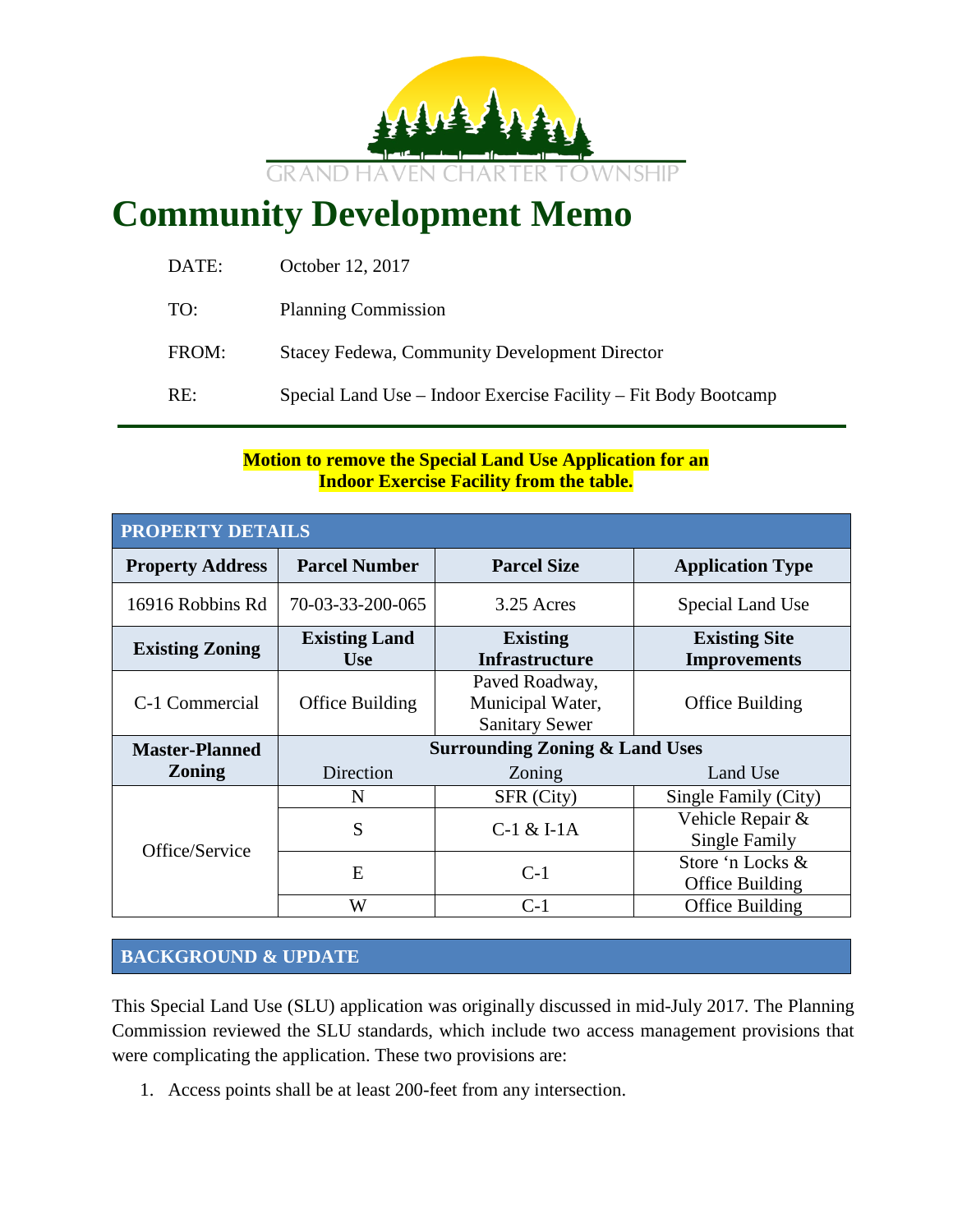- o Hopkins Street and Barbara Street within the City are both within 200-feet.
- 2. Only 1 access point is permitted.
	- o The original use of the building was a bank that included two points of access because of the drive-thru.

In response, staff and the Planning Commission reviewed the access management provisions of the SLU Chapter and determined two things:

- 1. The Zoning Ordinance Update Committee needs to address access management as an individual chapter, so there is more consistency.
- 2. Some of the access management provisions were too restrictive and discouraged the reuse of existing buildings, so the Planning Commission directed staff to draft a text amendment providing them with flexibility to address access management on a case-by-case basis until the new zoning ordinance is adopted.

The text amendment was drafted, adopted, and became effective on October  $6<sup>th</sup>$ . The new text says:

The Planning Commission may, when considering an application for a special land use which includes an existing building, agree to grant a departure from access management requirements in this ordinance if the Planning Commission finds that the standards in Subsection A can be met even if the departure is granted.

The standards in Subsection A state:

The proposed use shall be such that traffic to, from, and on the premises and the assembly of persons relating to such use will not be hazardous, or inconvenient to the neighborhood, nor unduly conflict with the normal traffic of the neighborhood, considering, among other things: safe and convenient routes for pedestrian traffic, particularly of children, the relationship of the proposed use to main thoroughfares and to streets and intersections, and, the general character and intensity of the existing and potential development of the neighborhood.

## **MOVING FORWARD**

Now that the Planning Commission has the authority to grant departures from the access management standards if the conditions in Subsection A are met, the Indoor Exercise Facility application can formally be considered.

#### **PROPOSED SPECIAL LAND USE**

The applicant currently operates an indoor exercise facility on Robbins Road within the City of Grand Haven. The applicant wants to relocate in order to merge the exercise facility with their administrative offices in order to have a centralized location.

The Fit Body Bootcamp business is an exercise facility that falls somewhere between a traditional gym and cross-fit.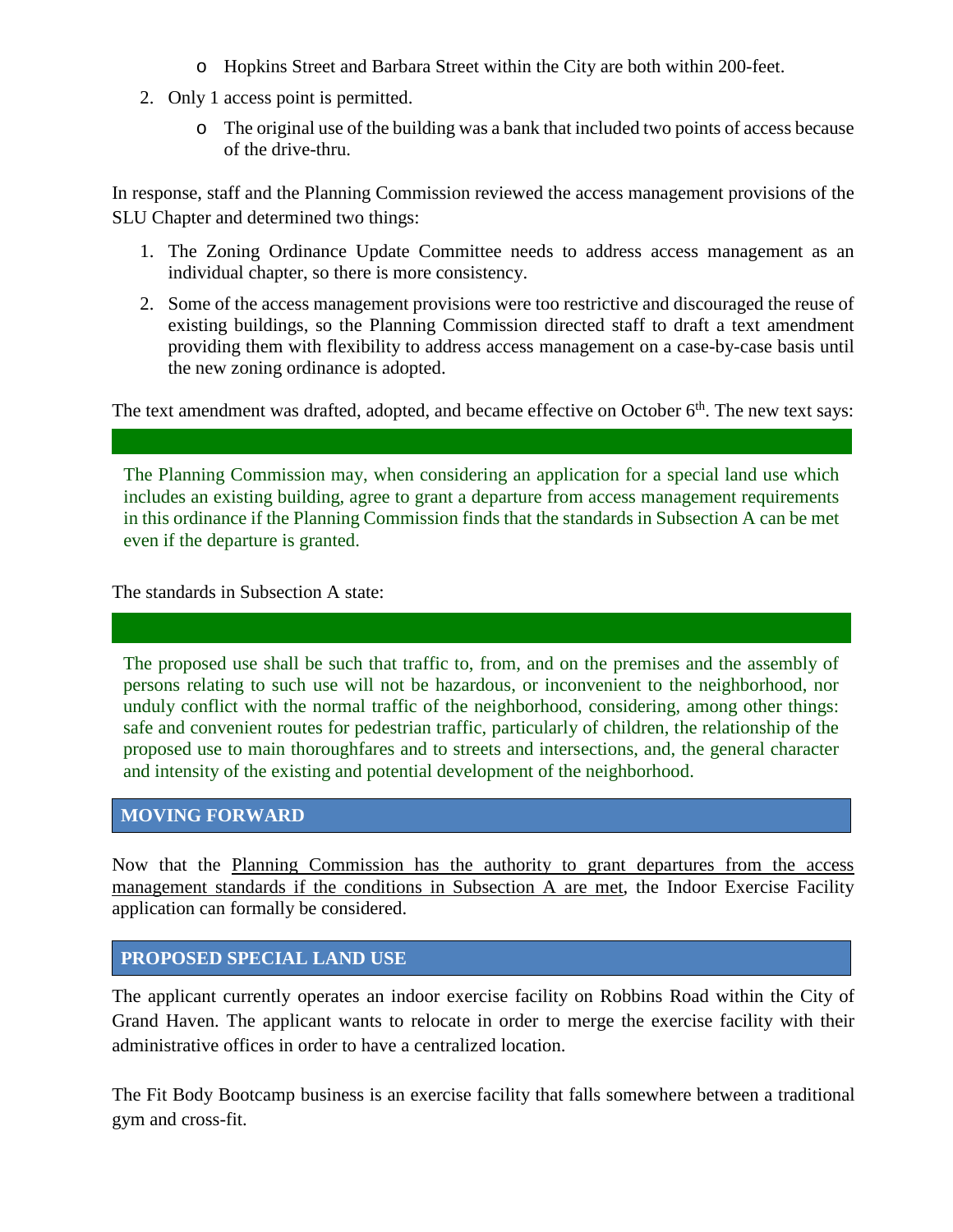## **SPECIAL LAND USE REQUIREMENTS**



This Special Land Use (SLU) encompasses a wide range of indoor uses relate to recreation, exercise, and athletic facilities, so some of the provisions may not be applicable to the applicant's proposal.

| <b>REGULATION</b>                                                   | <b>COMPLIANCE</b>  |  |
|---------------------------------------------------------------------|--------------------|--|
| Designated pickup and drop-off area for patrons                     | <b>Parking Lot</b> |  |
| No. of Parking Spaces (PC can take into account the hours of        |                    |  |
| operation and type of activities conducted on site, and may require | 67 Spaces          |  |
| a parking study to determine the number of spaces needed)           |                    |  |
| Tournaments shall only be held during evenings and weekends. No     | N/A                |  |
| parking permitted on adjacent property                              |                    |  |
| Commission may determine days and hours of operation to             | Likely N/A         |  |
| minimize noise and traffic congestion                               |                    |  |
| Minimum lot size $= 1$ acre                                         | $3.25$ -acres      |  |
| No outdoor recreation permitted                                     | Compliant          |  |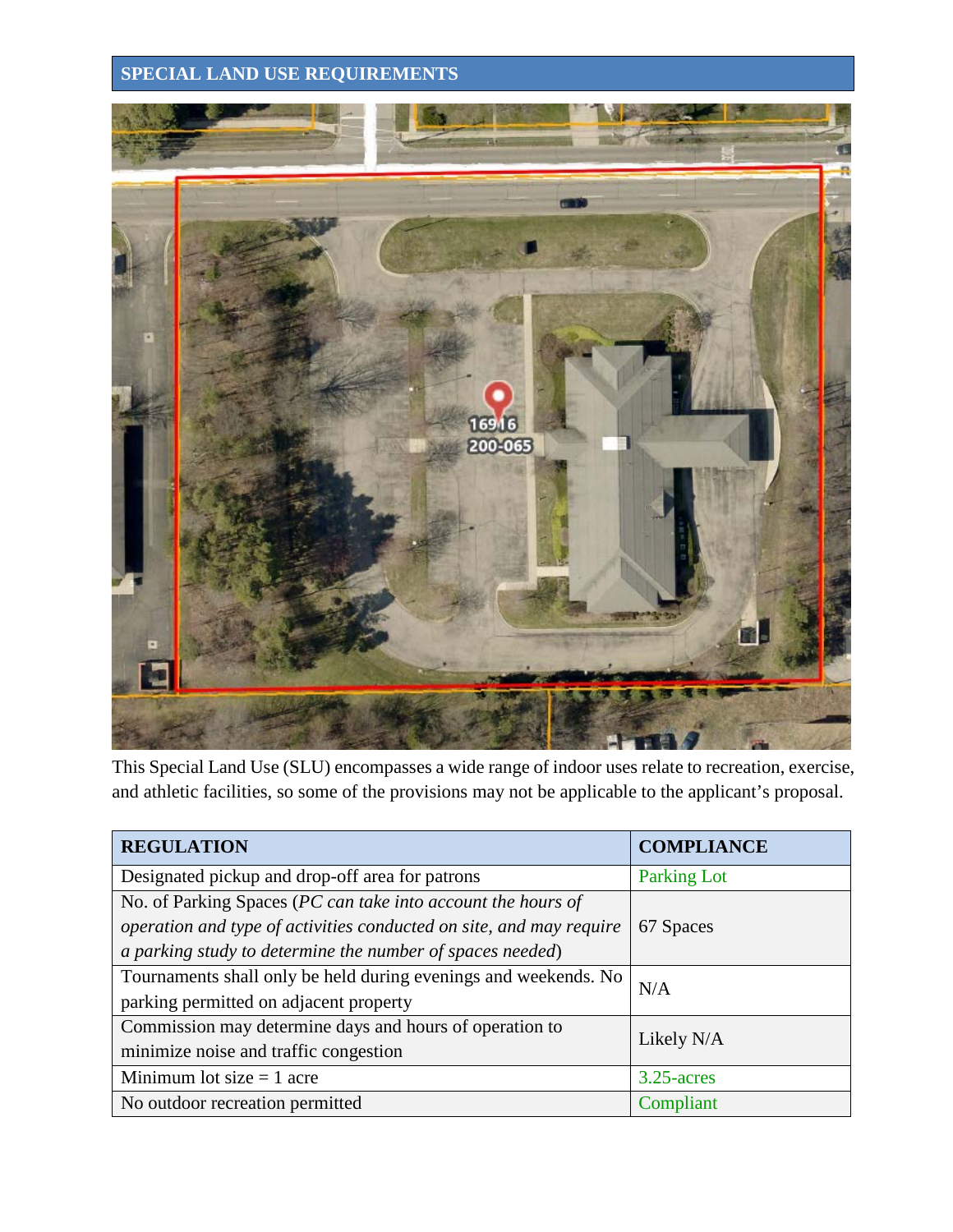| No outside storage permitted in the required front or side yards       | Compliant                   |  |
|------------------------------------------------------------------------|-----------------------------|--|
| Parking, display, and storage areas shall be hard surfaced             | Compliant                   |  |
| 10% of site must be landscaped                                         | 27% landscaped              |  |
| Use shall be screened                                                  | <b>Existing Woodline</b>    |  |
| Outdoor lighting shall comply with Chapter 20A                         | $N/A$ (existing)            |  |
| Access points shall be at least 200-feet from any intersection         | Hopkins St & Barbara St     |  |
|                                                                        | are within 200-feet         |  |
| Only 1 access point is permitted.                                      | <b>2 Existing Entrances</b> |  |
| Off-street parking shall be safe for pedestrians and ease vehicular    | Compliant                   |  |
| maneuvering                                                            |                             |  |
| Additional off-street parking required for accessory facilities        | N/A                         |  |
| <b>Provisions Applicable to Use in C-1 District</b>                    |                             |  |
| Minimum 70% exterior finish material shall have facing brick, cut      | Compliant                   |  |
| stone, etc.                                                            |                             |  |
| Landscaping shall be provided along 30% of walls visible from          | Compliant                   |  |
| street                                                                 |                             |  |
| Vehicles, materials, and equipment must be stored within a             |                             |  |
| building or behind a fence that is at least 1 foot above the object it | $N/A$ (no storage)          |  |
| is screening                                                           |                             |  |
| On corner lot—provisions to front yards shall apply                    | Compliant                   |  |

## **POSSIBLE ACCESS MANAGEMENT DEPARTURE(S)**

As previously identified, there are two access management provisions the Commission will need to consider, the first being the proximity to the adjacent intersections. Earlier discussions on this

provision seemed to be fairly unanimous—the proposed business would not be detrimental the adjacent intersections—formal findings will be included in the proposed Report of Findings at the end of this memo.



However, the second provision, which limits the property to 1 point of access is in need of further discussion. The two main points of view from the previous meeting were:

- The second point of access already exists, does not appear to be causing issues, so why would the Township require it to be closed.
- Access management provisions are in place for a reason, and it is up to the applicant to prove why the second curb cut is needed. If satisfactory evidence is not provided, the second access point should be closed as a condition of approval.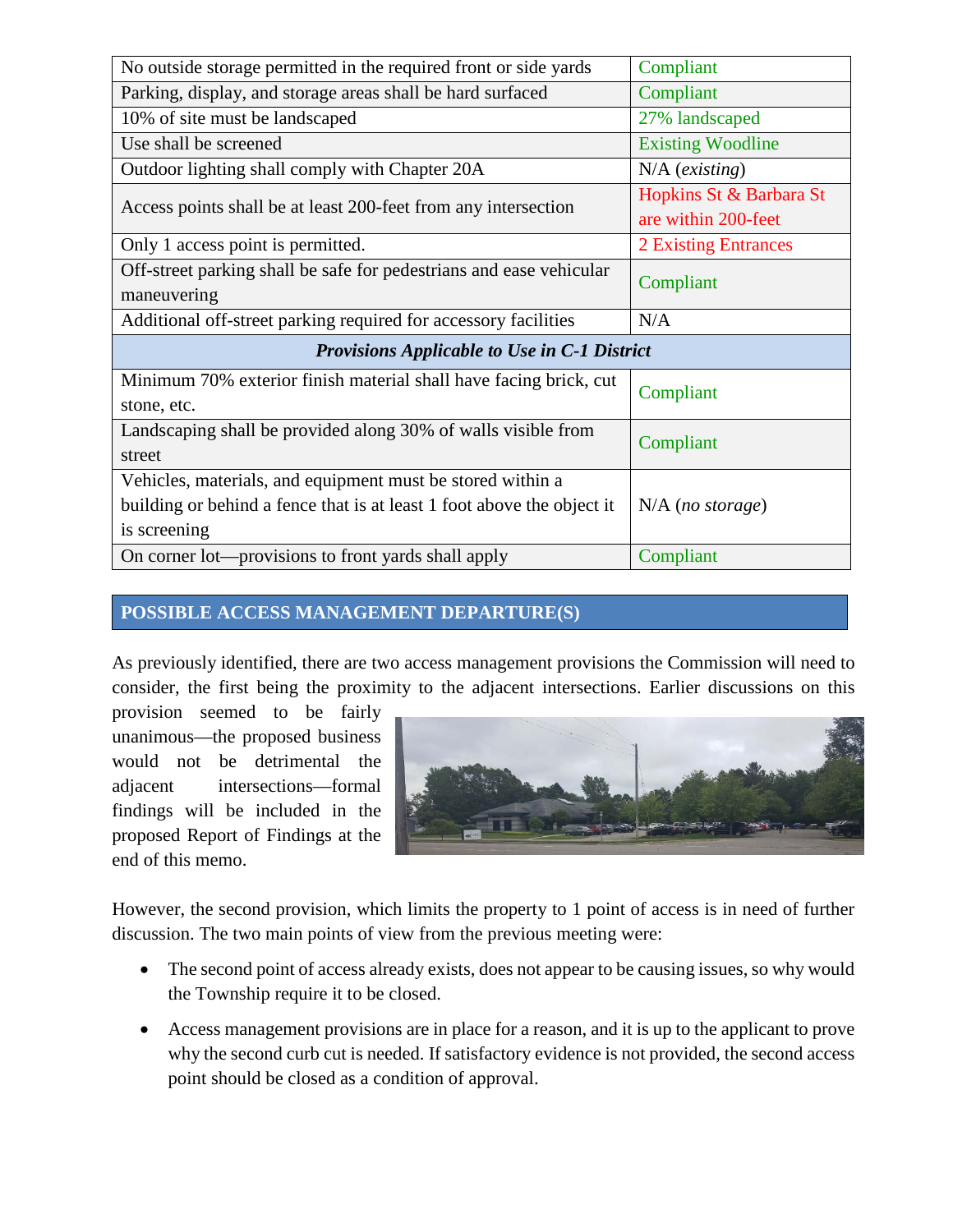#### **Conditionally Approve – 1 Departure**

If the Planning Commission finds the application meets the applicable standards, the following motion can be offered:

**Motion** to **conditionally approve** the Special Land Use application to allow an Indoor Exercise Facility with Ancillary Administrative Offices at 16916 Robbins Road. This approval is based on the application meeting the applicable requirements and standards set forth by the Grand Haven Charter Township Zoning Ordinance, with the exception of 1 access management departure. This action is based upon the findings and other information included in the Planning Commission report. Approval is subject to the following conditions:

- 1. Applicant shall close the northern access point prior to occupying the building. Additionally, this closed area will be seeded and landscaped with at least 1 tree that has a minimum caliper size of 3".
- 2. Direct staff to strike Section 3.B ad 3.B.i from the Report of Findings.

#### **Conditionally Approve – 2 Departures**

If the Planning Commission finds the application meets the applicable standards, the following motion can be offered:

**Motion** to **conditionally approve** the Special Land Use application to allow an Indoor Exercise Facility with Ancillary Administrative Offices at 16916 Robbins Road. This approval is based on the application meeting the applicable requirements and standards set forth by the Grand Haven Charter Township Zoning Ordinance, with the exception of 2 access management departures. This action is based upon the findings and other information included in the Planning Commission report.

#### **Deny**

If the Planning Commission finds the application does not meet the applicable standards, the following motion can be offered:

**Motion** to direct staff to draft a formal motion and report, which will **deny** the Special Land Use application, with those discussion points which will be reflected in the meeting minutes. This will be reviewed and considered for adoption at the next meeting.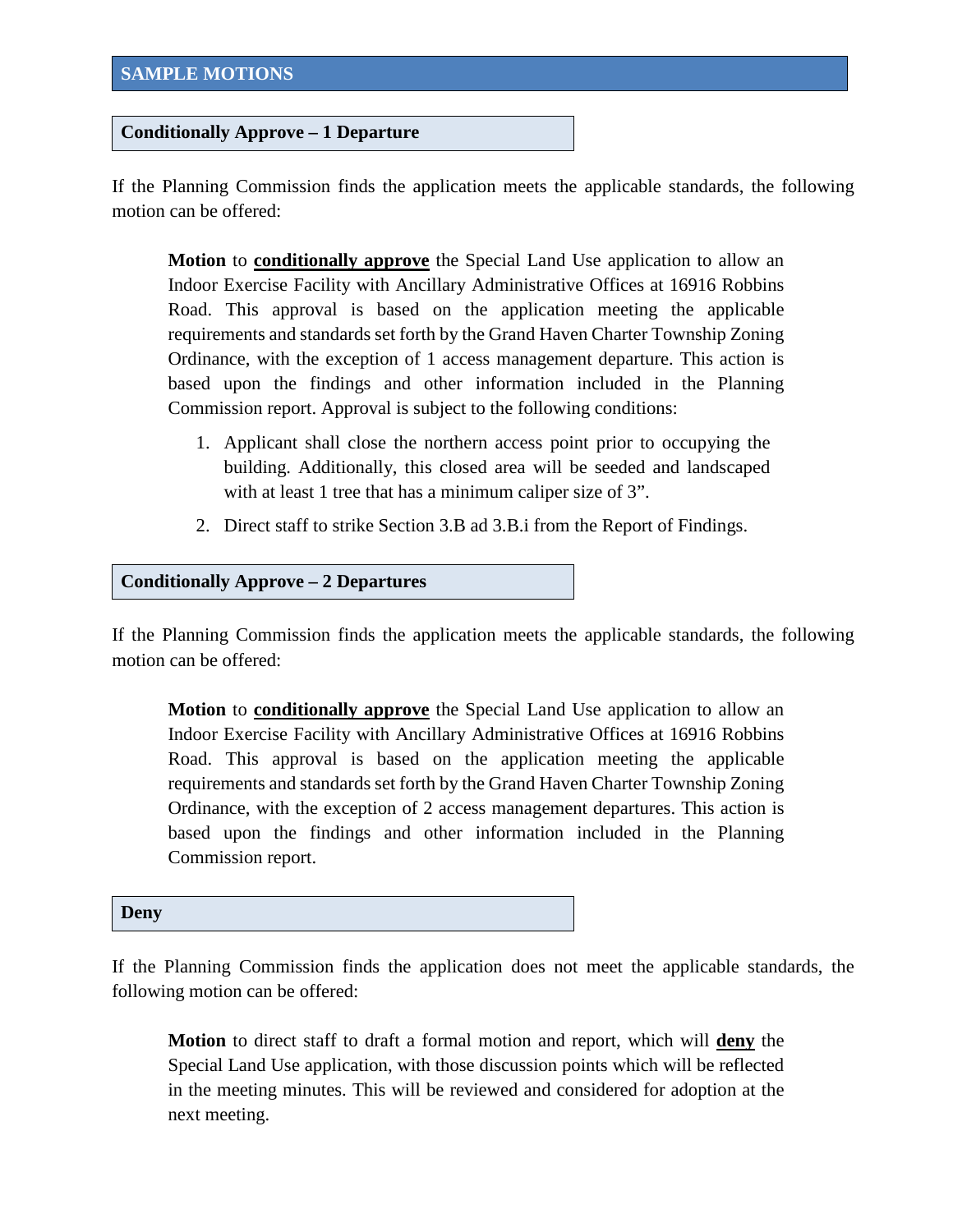#### **Table for Revisions**

If the Planning Commission finds the application is in need of revisions before a determination can be made, the following motion can be offered:

**Motion** to **table** the Special Land Use application, and direct the applicant to make the following revisions:

- *1. Pursuant to Section 19.07.17.L provide a traffic study to justify the second driveway entrance, or revise the site plan to show that one entrance will be closed.*
- *2. List other the revisions.*

## **REPORT OF FINDINGS (***TO BE USED WITH A MOTION FOR APPROVAL***)**

- 1. This approval is based on the affirmative findings that each of the following standards of Section 19.05 have been fulfilled:
	- A. The proposed use is consistent with, and promotes the intent and purpose of this Ordinance.
	- B. The proposed use is of such location, size, density, and character as to be compatible with adjacent uses of land and the orderly development of the district in which situated and of adjacent districts.
	- C. The proposed use does not have a substantially detrimental effect upon, nor substantially impair the value of, neighborhood property.
	- D. The proposed use is reasonably compatible with the natural environment of the subject premises and adjacent premises.
	- E. The proposed use does not unduly interfere with provision of adequate light or air, nor overcrowd land or cause a severe concentration of population.
	- F. The proposed use does not interfere or unduly burden water supply facilities, sewage collection and disposal systems, park and recreational facilities, and other public services.
	- G. The proposed use is such that traffic to, from, and on the premises and the assembly of persons relation to such use will not be hazardous, or inconvenient to the neighborhood, nor unduly conflict with the normal traffic of the neighborhood, considering, among other things: safe and convenient routes for pedestrian traffic, particularly of children, the relationship of the proposed use to main thoroughfares and to streets and intersections, and the general character and intensity of the existing and potential development of the neighborhood.
	- H. The proposed use is consistent with the health, safety, and welfare of the Township.
- 2. The application meets the site plan review standards of Section 23.06 of the Zoning Ordinance. Specifically, the Planning Commission finds as follows:
	- A. The uses proposed will not adversely affect the public health, safety, or welfare. Uses and structures located on the site take into account topography, size of the property, the uses on adjoining property and the relationship and size of buildings to the site. The site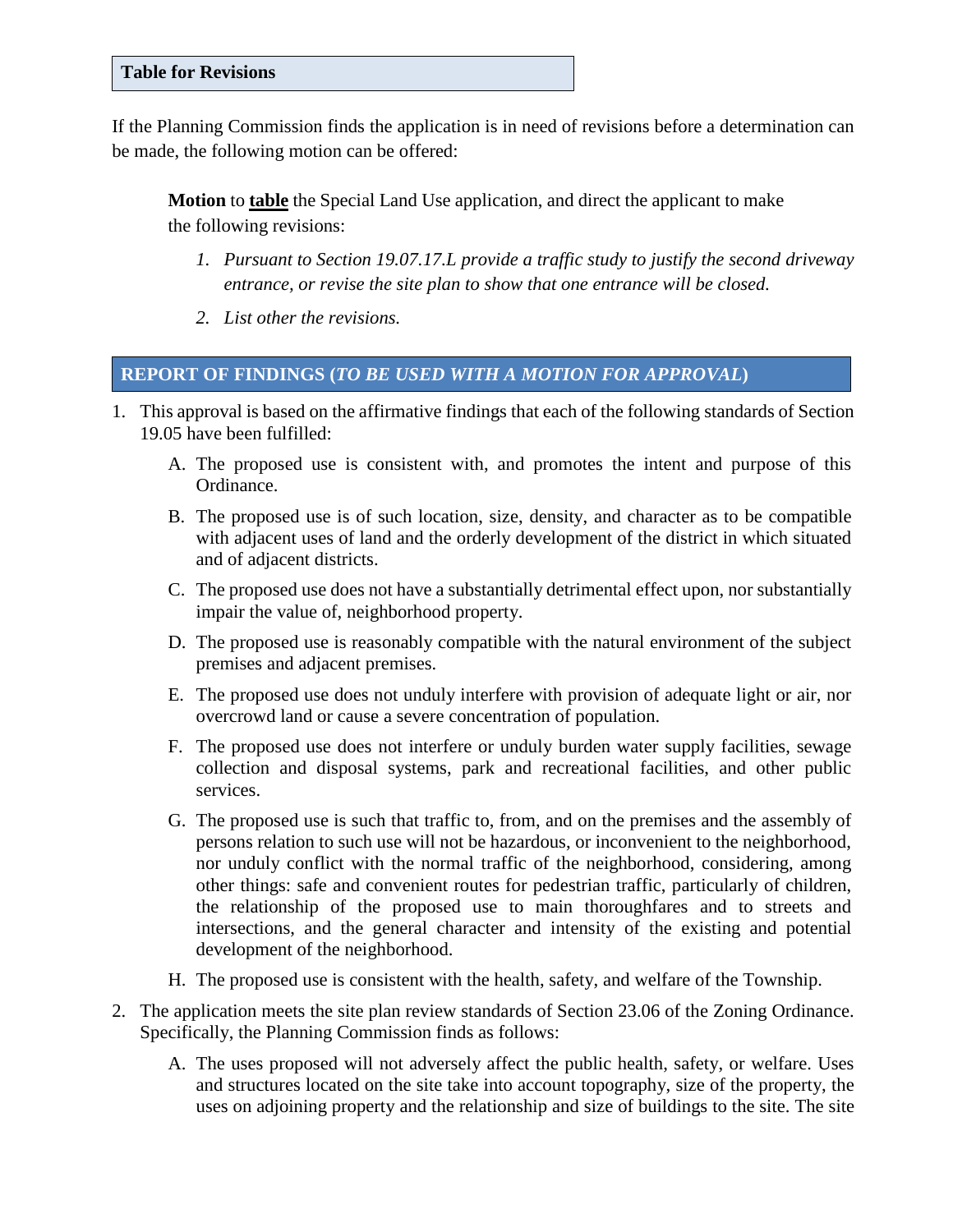will be developed so as not to impede the normal and orderly development or improvement of surrounding property for uses permitted in this ordinance.

- B. Safe, convenient, uncontested, and well defined vehicular and pedestrian circulation is provided for ingress/egress points and within the site. Drives, streets and other circulation routes are designed to promote safe and efficient traffic operations within the site and at ingress/egress points.
- C. The arrangement of public or private vehicular and pedestrian connections to existing or planned streets in the area are planned to provide a safe and efficient circulation system for traffic within the township.
- D. Removal or alterations of significant natural features are restricted to those areas which are reasonably necessary to develop the site in accordance with the requirements of this Ordinance. The Planning Commission has required that landscaping, buffers, and/or greenbelts be preserved and/or provided to ensure that proposed uses will be adequately buffered from one another and from surrounding public and private property.
- E. Areas of natural drainage such as swales, wetlands, ponds, or swamps are protected and preserved insofar as practical in their natural state to provide areas for natural habitat, preserve drainage patterns and maintain the natural characteristics of the land.
- F. The site plan provides reasonable visual and sound privacy for all dwelling units located therein and adjacent thereto. Landscaping shall be used, as appropriate, to accomplish these purposes.
- G. All buildings and groups of buildings are arranged so as to permit necessary emergency vehicle access as requested by the fire department.
- H. All streets and driveways are developed in accordance with the Ottawa County Road Commission specifications, as appropriate.
- I. Appropriate measures have been taken to ensure that removal of surface waters will not adversely affect neighboring properties or the public storm drainage system. Provisions have been made to accommodate storm water, prevent erosion and the formation of dust.
- J. Exterior lighting is arranged so that it is deflected away from adjacent properties and so it does not interfere with the vision of motorists along adjacent streets, and consists of sharp cut-off fixtures.
- K. All loading and unloading areas and outside storage areas, including areas for the storage of trash, which face or are visible from residential districts or public streets, are screened.
- L. Entrances and exits are provided at appropriate locations so as to maximize the convenience and safety for persons entering or leaving the site.
- M. The site plans conform to all applicable requirements of County, State, Federal, and Township statutes and ordinances.
- N. As appropriate, fencing has been required by the Planning Commission around the boundaries of the development to minimize or prevent trespassing or other adverse effects on adjacent lands.
- O. The general purposes and spirit of this Ordinance and the Master Plan of the Township are maintained.
- 3. Pursuant to Section 19.05.7.B the Planning Commission may, when considering an application for a special land use which includes an existing building, agree to grant a departure from the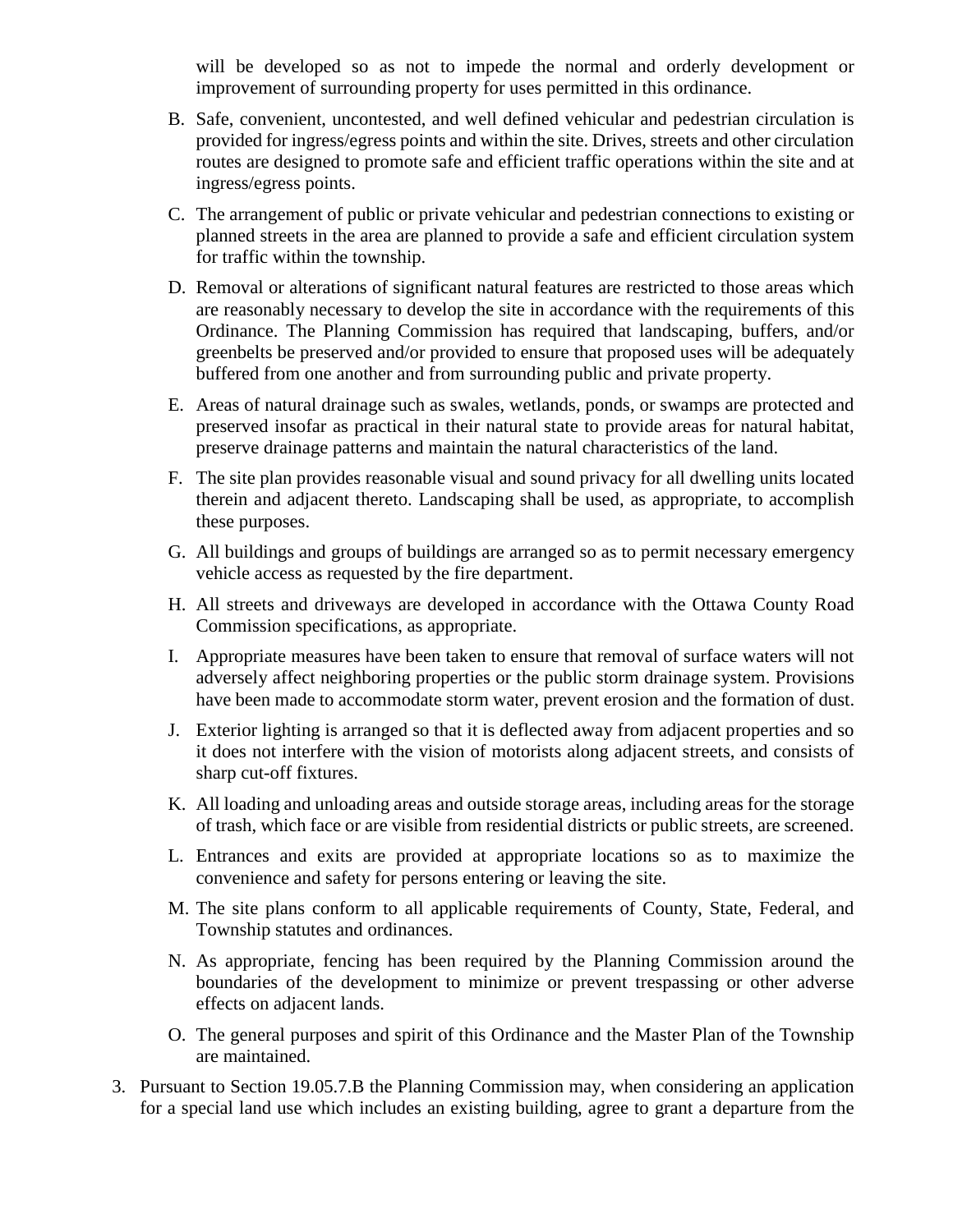access management requirements in this Ordinance if the Planning Commission finds that the standards in Section 19.05.7.A can be met even if the departure is granted.

- A. The Planning Commission grants a departure from Section 19.07.17.K to allow the subject-use to be located within 200-feet of an intersection. This departure is based on the following findings:
	- i. The use is such that traffic to, from, and on the premises and the assembly of persons relation to such use will not be hazardous, or inconvenient to the neighborhood, nor unduly conflict with the normal traffic of the neighborhood, considering, among other things: safe and convenient routes for pedestrian traffic, particularly of children, the relationship of the proposed use to main thoroughfares and to streets and intersections, and the general character and intensity of the existing and potential development of the neighborhood.
- B. The Planning Commission grants a departure from Section 19.07.17.L to allow the subject-use to keep the existing second access point to the north. This departure is based on the following findings:
	- i. The use is such that traffic to, from, and on the premises and the assembly of persons relation to such use will not be hazardous, or inconvenient to the neighborhood, nor unduly conflict with the normal traffic of the neighborhood, considering, among other things: safe and convenient routes for pedestrian traffic, particularly of children, the relationship of the proposed use to main thoroughfares and to streets and intersections, and the general character and intensity of the existing and potential development of the neighborhood.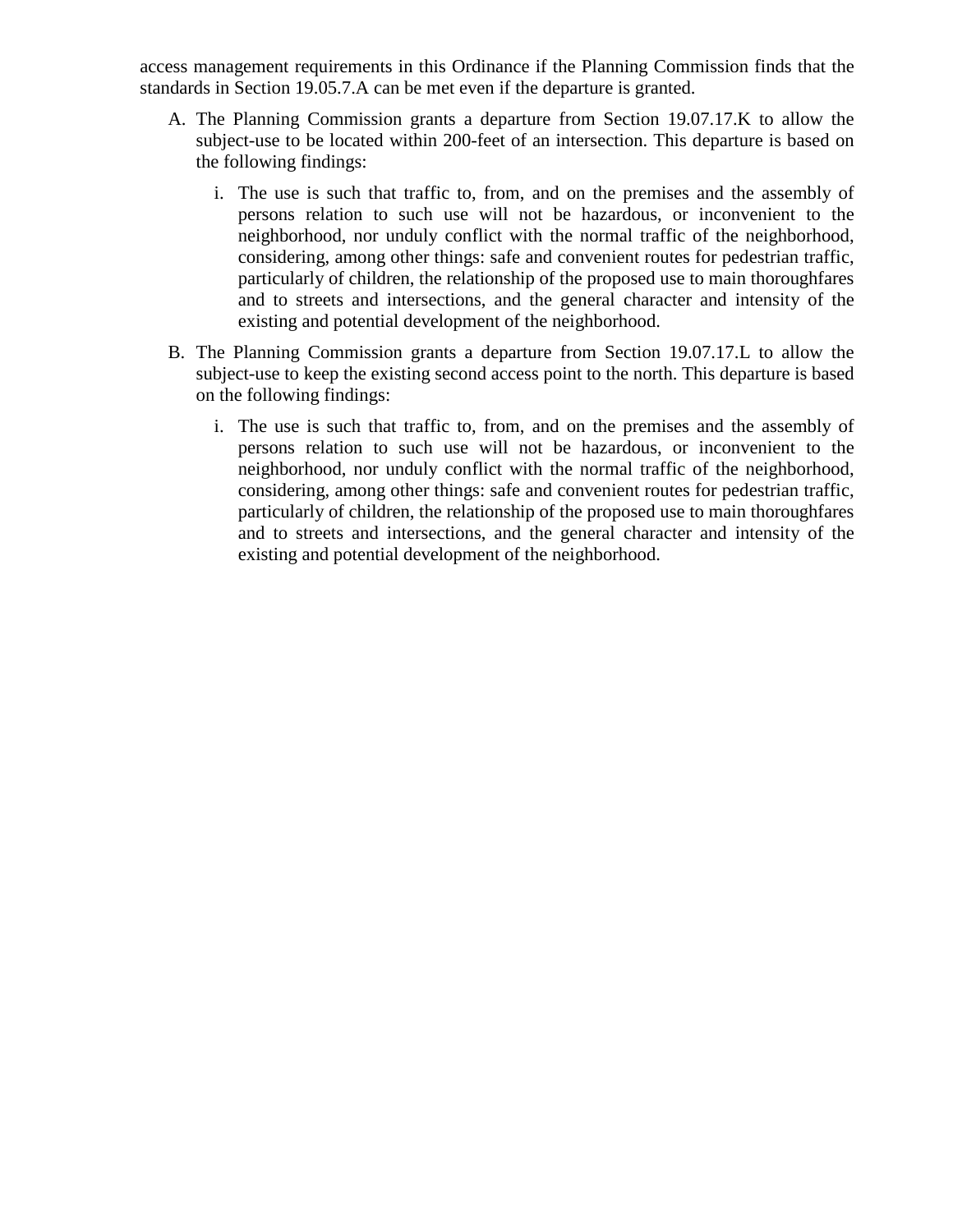

# **Community Development Memo**

| Pre-Application Presentation – Motor Vehicle Repair Garage – Z Tire |
|---------------------------------------------------------------------|
|                                                                     |

## **BACKGROUND**

The owner of Z Tire, John Helder, intends to relocate his business. As you know, a development group has purchased the 7.5-acre property on Robbins Road between Whittaker Way and 172<sup>nd</sup> Avenue. This development group intends to start the redevelopment of the site in 2018.

Helder is being proactive with this information and has been searching for property. Helder believes the ideal location is at 17169 Hayes, which is the industrial building on the NE corner of Hayes and  $172<sup>nd</sup>$  Avenue, which also has tenants selling granite, sale of lawn mowers, small engine repair, packaging materials, communications, and general storage.

**PROPOSED DEVELOPMENT CONCEPT**

To begin, the majority of staff-related conversations occurred while Fedewa was out of the office, so some of the information being provided is second-hand. Therefore, Fedewa apologize if any of the information contained in this memo is not on the mark.

Helder is proposing to construct another building onsite. However, it comes with complications. Due to these complications staff encouraged Helder to have a preapplication presentation with the Planning Commission to receive direction on his proposal.

Specifically, Helder is proposing a 7,260 sqft building on the NW portion of the property to operate his motor vehicle repair business.

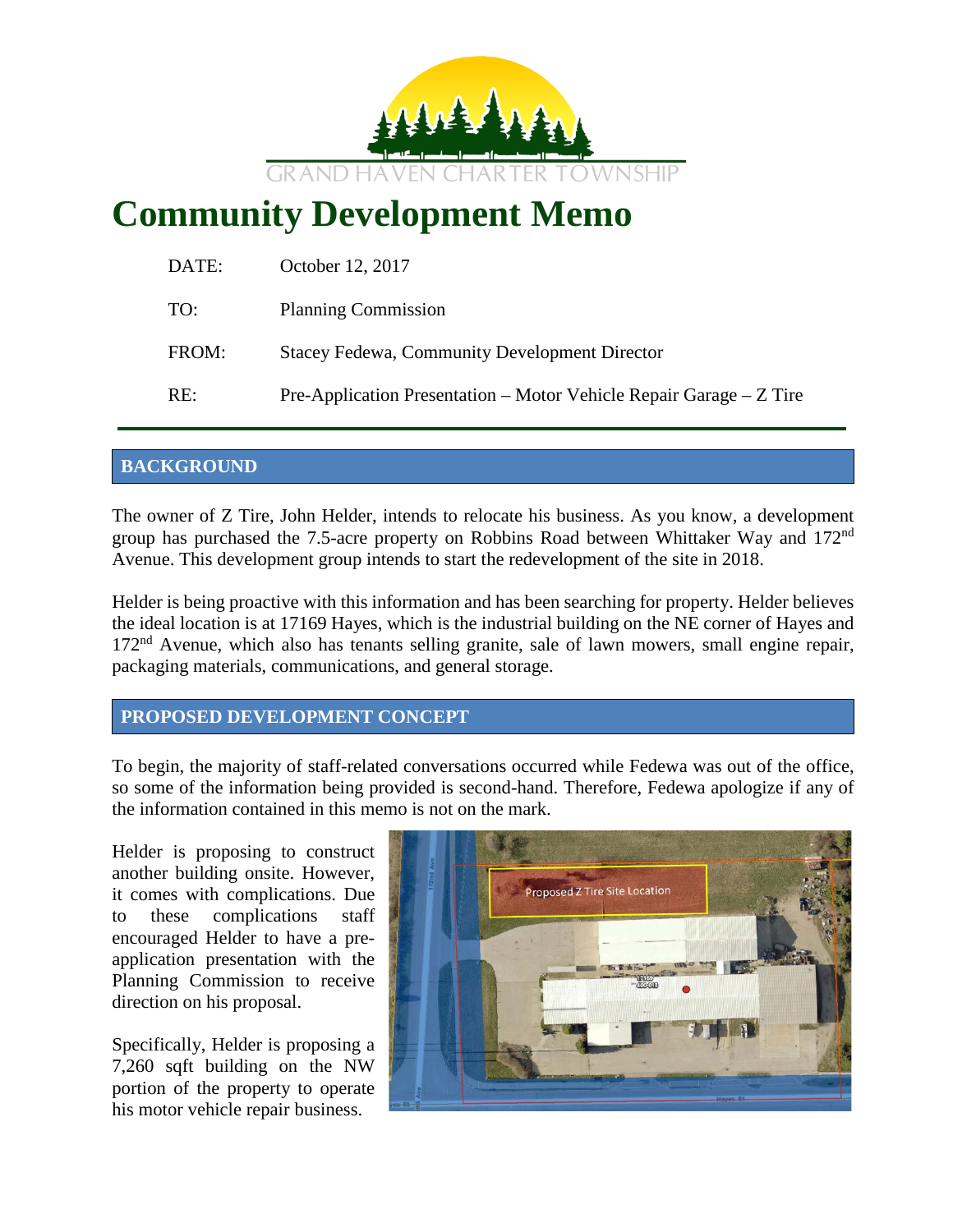#### **THE OBSTACLES**

- 1. The Special Land Use standards for a Motor Vehicle Repair Garage require a minimum 30' setback from all side and rear lot lines. Helder is proposing to use the underlying I-1A side yard setback of 5' to accommodate the size of the building.
- 2. The building code requires any building within 10' of a lot line to have a 1-hour fire rated wall; which would be required on the north wall of the building if the 5' setback was approved.
- 3. Helder desires two-way traffic on his site, which would require a minimum 24' of maneuvering space between his building and the adjacent granite shop. However, if this was limited to oneway traffic it would allow a 17' side yard setback and a 12' setback from the granite shop, this setup would result in the south wall needing to be 1-hour fire-rated. If this was adjusted slightly and 20' was provided between the granite shop and Helder's then no fire-rated wall would be required.
	- a. It appears the two-way traffic is related to employee parking, dumpster access and possible used-tire storage. However, there is a large open space behind the proposed building, which can be accessed via one of the 3 existing driveways on Hayes Street.
- 4. More parking is being proposed than allowed by the ordinance. Based on the sketch plan only 11 parking spaces would be permitted. However, Helder is proposing 24 spaces.
- 5. A raised curb of 6" in height shall be constructed along the perimeter of paved and landscaped areas. However, Helder is proposing a 6" rolled curb, not a standard curb, which staff believes is the intent of the provision.
- 6. From what Fedewa understands, there a few options that have been discussed as a method to resolve this setback issue:
	- a. Apply for a dimensional variance to have the reduced side yard setback.
	- b. Adopt a text amendment allowing Motor Vehicle Repair Garages as a permitted use in the industrial zoning district(s).
	- c. Adopt a text amendment reducing the required side yard setback for this use, especially if it abuts another industrial property.

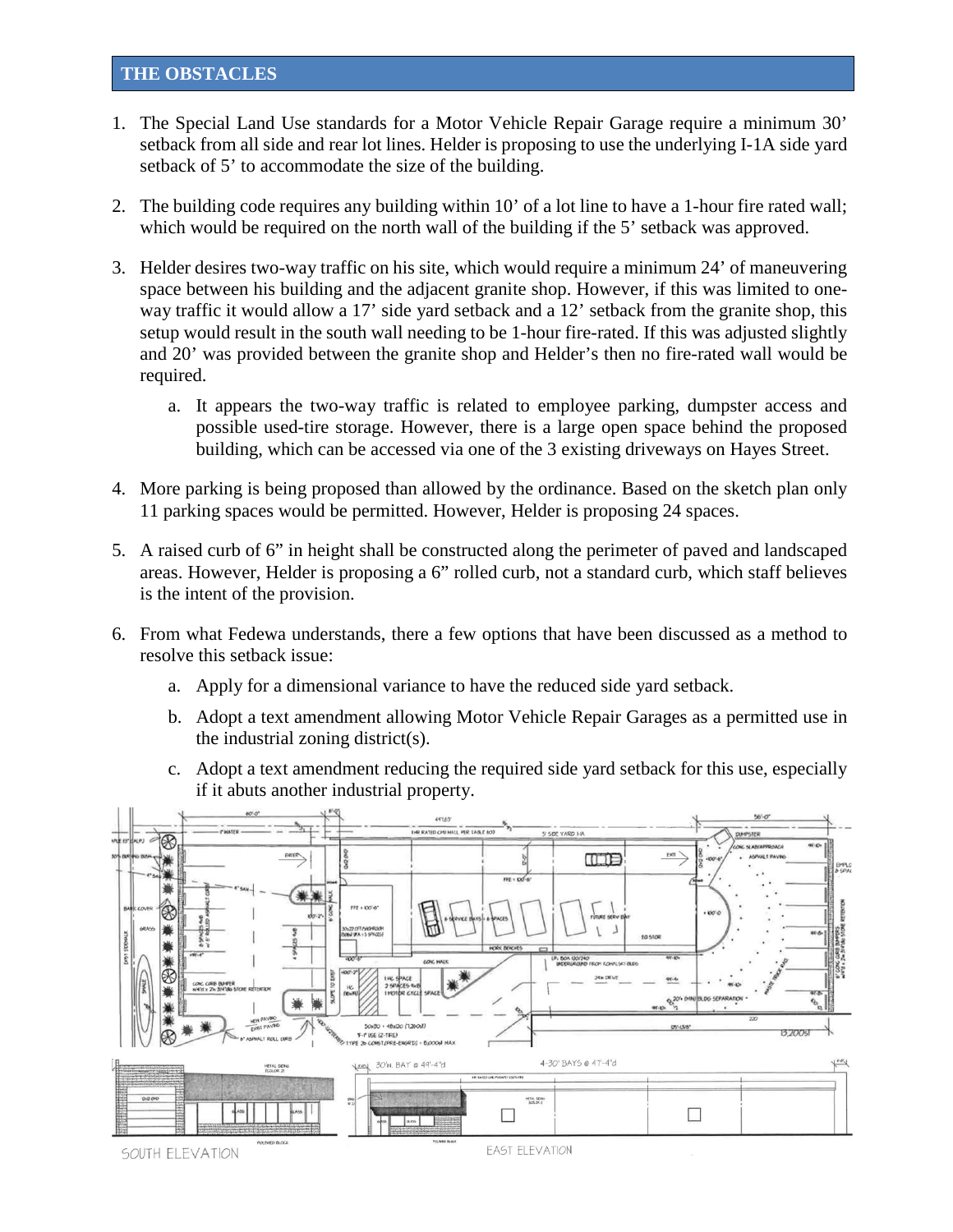## **PURPOSE OF PRE-APPLICATION PRESENTATION**

At a pre-application presentation, the Planning Commission and property owner shall have an opportunity to exchange information and provide guidance that will assist in the preparation of materials. Also, it is noted that **no formal action will be taken, nor will statements made be considered legally binding commitments**.

## **HOW OTHER WEST MICHIGAN COMMUNITIES REGULATE THIS USE**

| <b>Municipality</b>       | <b>Zoning</b><br><b>District</b> | <b>Permitted</b><br>or SLU | <b>Setbacks</b> |                | <b>Caveats</b>                                                              |
|---------------------------|----------------------------------|----------------------------|-----------------|----------------|-----------------------------------------------------------------------------|
| <b>GHT</b>                | $C-1$                            | <b>SLU</b>                 | Front           | 75             |                                                                             |
|                           | $I-1$                            |                            | Rear            | 30             | Side Setback for Corner Lot<br>is $40'$                                     |
|                           | $I-1A$                           |                            | Side            | 30             |                                                                             |
|                           | General<br>Commercial            | <b>SLU</b>                 | Front           | 30             | Side Setback is 25' if<br>abutting residential or<br>agricultural districts |
|                           |                                  |                            | Rear            | 10             |                                                                             |
|                           |                                  |                            | Side            | $\overline{0}$ |                                                                             |
|                           |                                  |                            | Front           | 35             | Side Setback is 50' if<br>abutting residential district                     |
| <b>Spring Lake</b><br>Twp | Light<br>Industrial              | Permitted<br>by Right      | Rear            | 25             |                                                                             |
|                           |                                  |                            | Side            | 10             |                                                                             |
|                           |                                  | Permitted                  | Front           | 50             |                                                                             |
|                           | Industrial                       | by Right                   | Rear            | 25             | Side Setback is 50' if<br>abutting residential district                     |
|                           |                                  |                            | Side            | 25             |                                                                             |
|                           | Commercial                       | <b>SLU</b>                 | Front           | 25             | Side Setback for Corner Lot<br>is $25'$                                     |
|                           |                                  |                            | Rear            | 10             |                                                                             |
|                           |                                  |                            | Side            | $\overline{0}$ |                                                                             |
|                           | Beechtree                        | <b>SLU</b>                 | Front           | 5              | Side Setback for Corner Lot<br>is $10'$                                     |
|                           |                                  |                            | Rear            | $\overline{0}$ |                                                                             |
| City of Grand             |                                  |                            | Side            | $\overline{0}$ |                                                                             |
| Haven                     | Transitional<br>Industrial       | <b>SLU</b>                 | Front           | 25             | Side Setback for Corner Lot<br>is $25'$                                     |
|                           |                                  |                            | Rear            | 10             |                                                                             |
|                           |                                  |                            | Side            | 10             |                                                                             |
|                           | Industrial                       | <b>SLU</b>                 | Front           | 25             | Side Setback for Corner Lot<br>is $25'$                                     |
|                           |                                  |                            | Rear            | 20             |                                                                             |
|                           |                                  |                            | Side            | 10             |                                                                             |
| <b>Holland Twp</b>        | Gen Com                          | <b>SLU</b>                 | Front           | 50             | Side & Rear Setback is 50'<br>if abutting residential                       |
|                           |                                  |                            | Rear            | 25             |                                                                             |
|                           | Hwy Com                          |                            | Side            | 15             |                                                                             |
| Ferrysburg                | $LI-1$                           |                            | Front           | 40             | 100' setback from<br>residential district                                   |
|                           | $LI-2$                           | <b>SLU</b>                 | Rear            | 25             |                                                                             |
|                           |                                  |                            | Side            | 25             |                                                                             |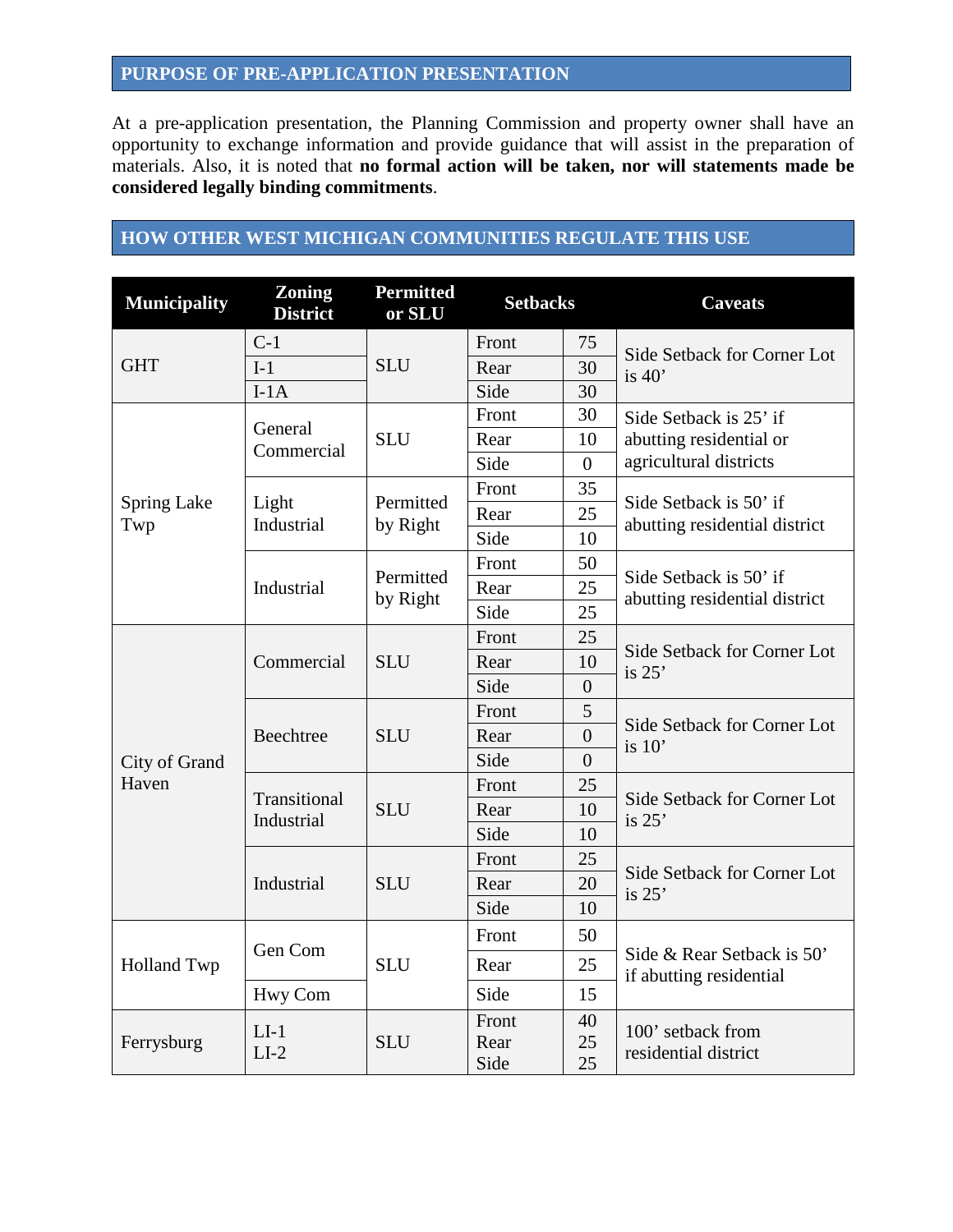## DRYER ARCHITECTURAL GROUP, PLC

220.1/2 Washington Grand Haven, MI 49417 Phone: 616.846.5400 E-Mail: dryerarch@gmail.com

## **Z** Tire Location @ Reenders' Industrial Site **NARRATIVE**

DATE: Sept. 30, 2017

**Grand Haven Township Planning Commission members:** 

We are proposing to locate Z Tire Automotive Repair on the site of Reenders' Industrial Site (14440) 172<sup>nd</sup> Ave.). Also on this site is VIP Repairs LLC, Kowalski Granite, Norton Packaging (a storage facility) & Reenders Inc. (Dale's Audio Business)

Automotive repair is an F-1 use in the building code, the same as factory use with combustible products. The GHT Zoning Ordinance seems to differentiate automotive repair from factory by requiring 30' of side yard setback versus 5' for Industrial (Factory) use.

Additional side yard circulation is not necessarily required for automotive repair use and outside storage is not permitted in the side yard, so why the extra 25' of setback?

The adjacent property is zoned Ag. The neighbor to the north is Shape Corp.

We are requesting that a 5' side yard setback be considered for automotive repair in the I-1A zoning district.

We are aware that a 1-hr rated wall is required when a building is within 5' of the property line.

FROM: Dennis Dryer - President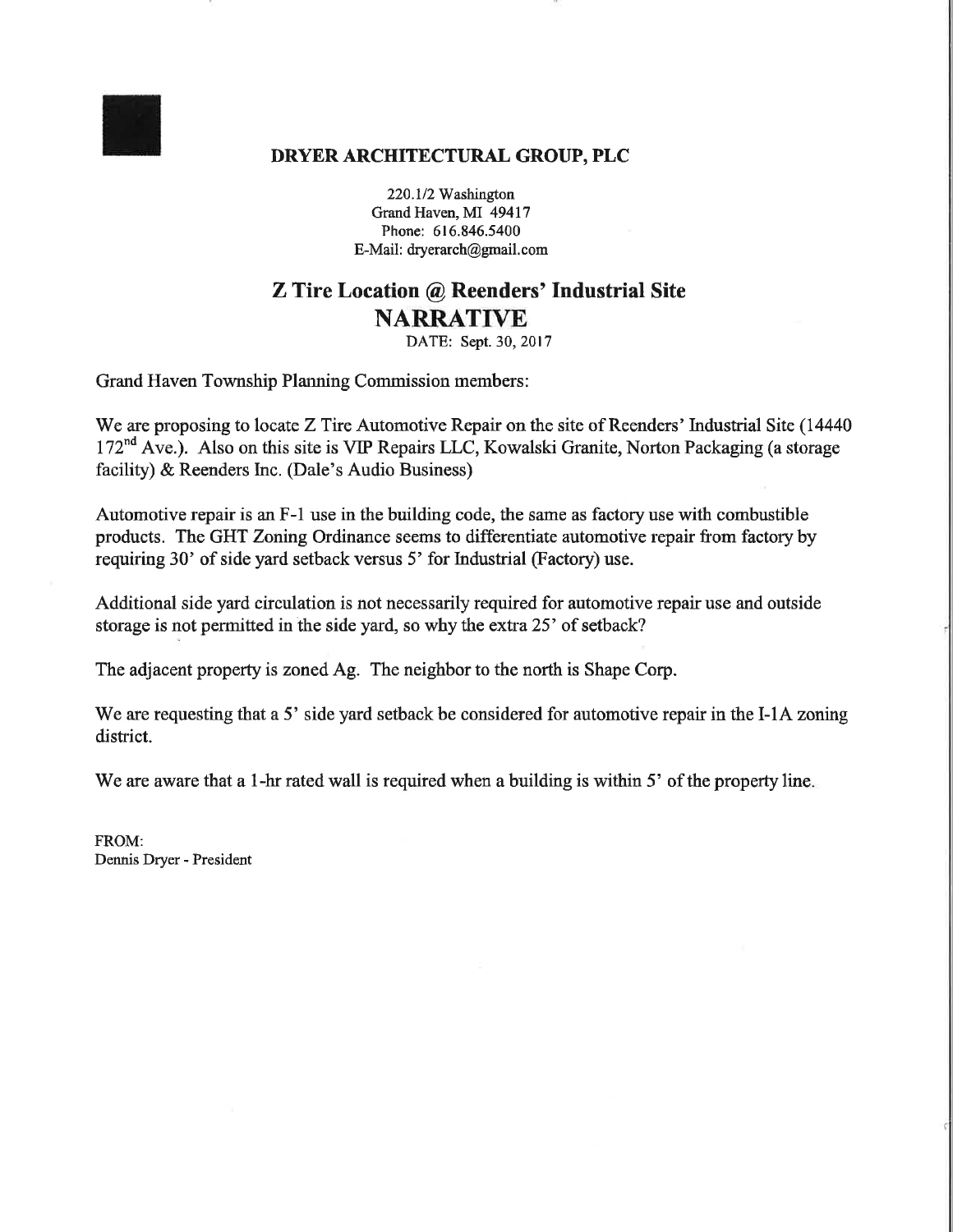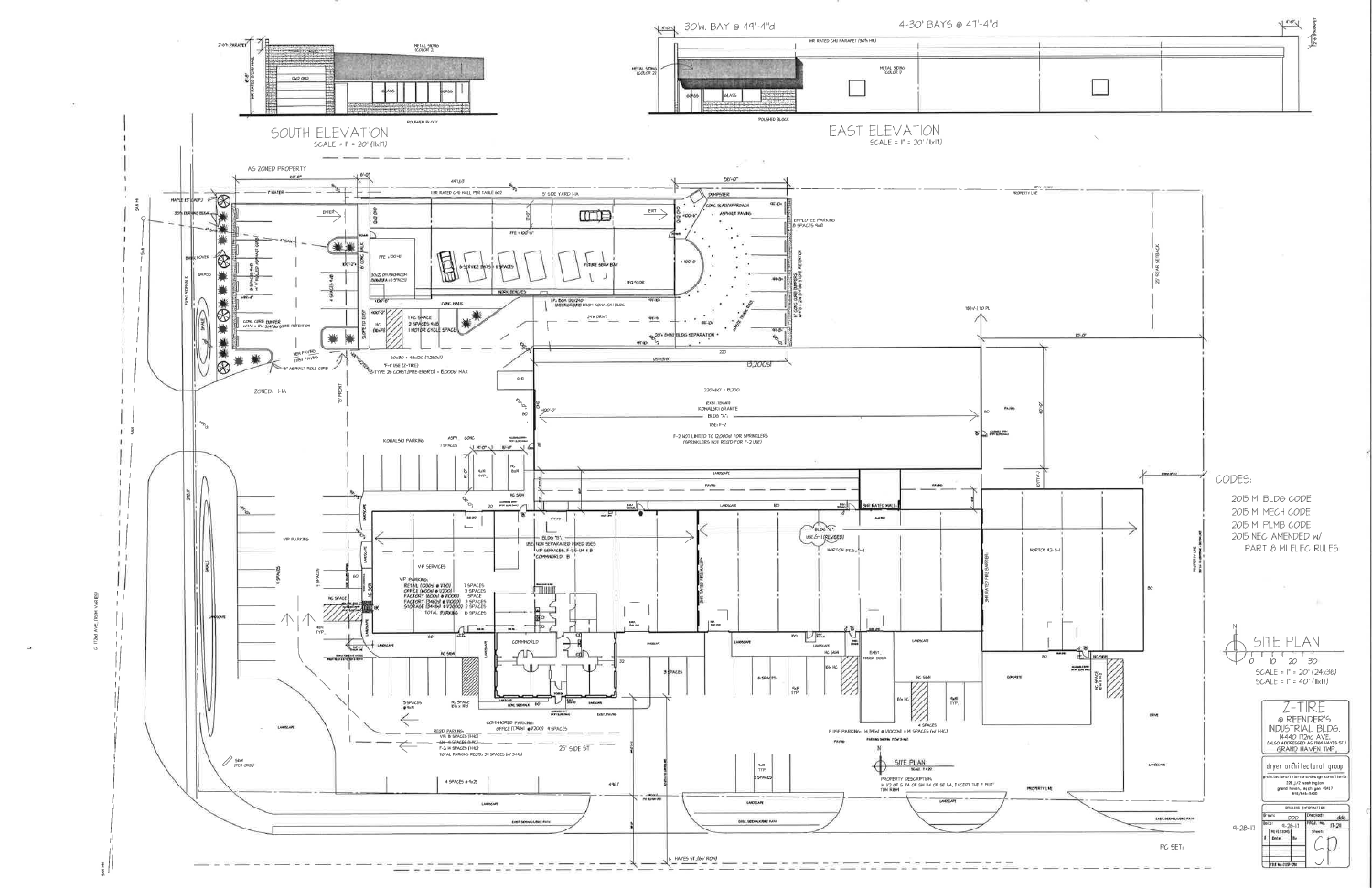

# **Community Development Memo**

| DATE: | October 13, 2017                                     |
|-------|------------------------------------------------------|
| TO:   | <b>Planning Commission</b>                           |
| FROM: | <b>Stacey Fedewa, Community Development Director</b> |
| RE:   | 2018 Budget Proposals & Priorities                   |

## **BACKGROUND**

As you know, the Township adopted a new Master Plan in 2016. The Master Plan established a number of goals and objectives, one of which is to update the Zoning Ordinance, which is in process. Moving forward, it is important for the Planning Commission to establish priorities for achieving the projects identified in the Master Plan.

## **2018 PRIORITIES**

Staff recommends one of the priorities for the 2018 budget be a formal recommendation the Township Board update the Private Road and Driveways Ordinance.

Enclosed with this memo are the Master Plan goals and objectives. Please review the list and be prepared to discuss priorities, so staff has a clearer direction on how to budget future funds for the selected projects.

Please contact me if this raises questions.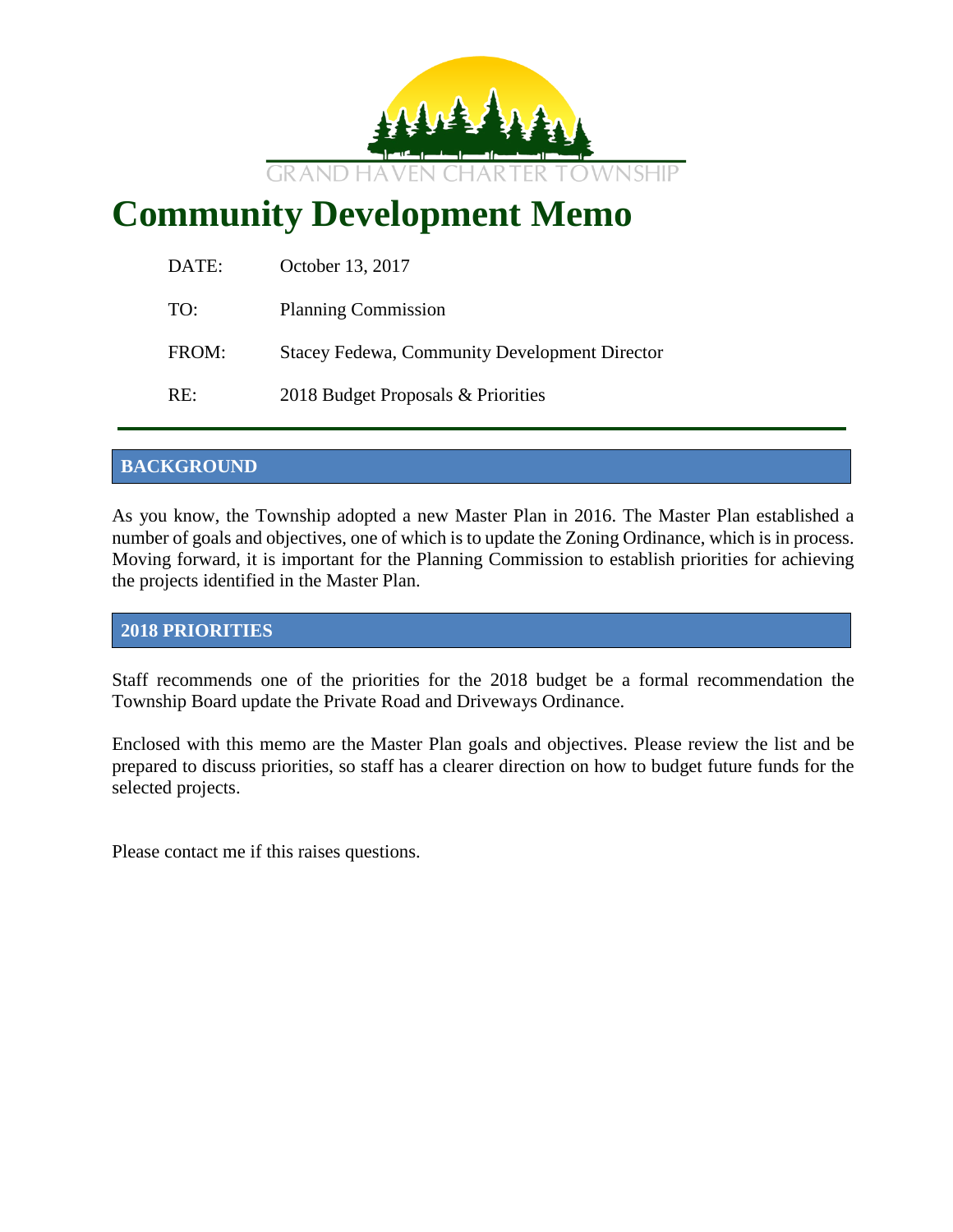## Chapter 7. Goals and Objectives

The primary function of the *Resilient Grand Haven Charter Township Master Plan* is to guide future development and growth within the Township. The Master Plan identifies a vision for the future and a series of goals and objectives to guide decision making. The goals and objectives in this chapter of the Master Plan provide guidance for the future planning of the Township, and are based on the input gathered during the Resilient Grand Haven planning process, discussions with the Grand Haven Charter Township Planning Commission, and previous community planning efforts.

Goals provide statements that describe the desired future for the Township and provide general direction for local decision makers. Objectives are more detailed descriptions of actions needed to achieve the goals. The following pages identify the goals and accompanying objectives of the *Resilient Grand Haven Charter Township Master Plan*.

#### Goal 1: The Township will preserve valuable natural resources, and the shorelines along Lake Michigan and the Grand River. **These natural assets provide a cultural identity and add economic value to the community.**

- 1. The sensitive natural resources that distinguish the Grand Haven landscape will be identified and protected, which include but are not limited to: wetlands, critical dunes, high risk erosion, floodplains, and water resources.
- 2. Develop and implement shoreline protection standards such as riparian buffers, erosion protection with native vegetation plantings, and low-impact development.
- 3. Limit the amount of impermeable surface with all new development to minimize surface runoff and maintain infiltration.
- 4. The Township will take thoughtful measures to ensure residents will have long-term sustainable water sources.
- 5. Develop best management practices to prevent the introduction, and spread, of invasive species and diseases transmitted by flora and fauna.
- 6. Encourage forest stewardship practices through public education.

**Goal 2: The preservation and enhancement of natural features of the community will be a central consideration in all civic decisions in Grand Haven Township. Buildings and infrastructure will be planned, constructed and maintained to protect and improve the quality of the natural environment while serving the needs of the population and allowing residents and visitors appropriate access to enjoy natural features.**

- 1. Develop a green infrastructure plan to enhance and sustain the network of natural features.
- 2. Preserve the viewsheds of Lake Michigan, the Grand River, and the bayous by minimizing encroachment into riparian areas, floodplains, and steep slope areas within the Township.
- 3. Recognizing the importance and value of tree coverage the Township will evaluate the need and feasibility of implementing a tree planting policy.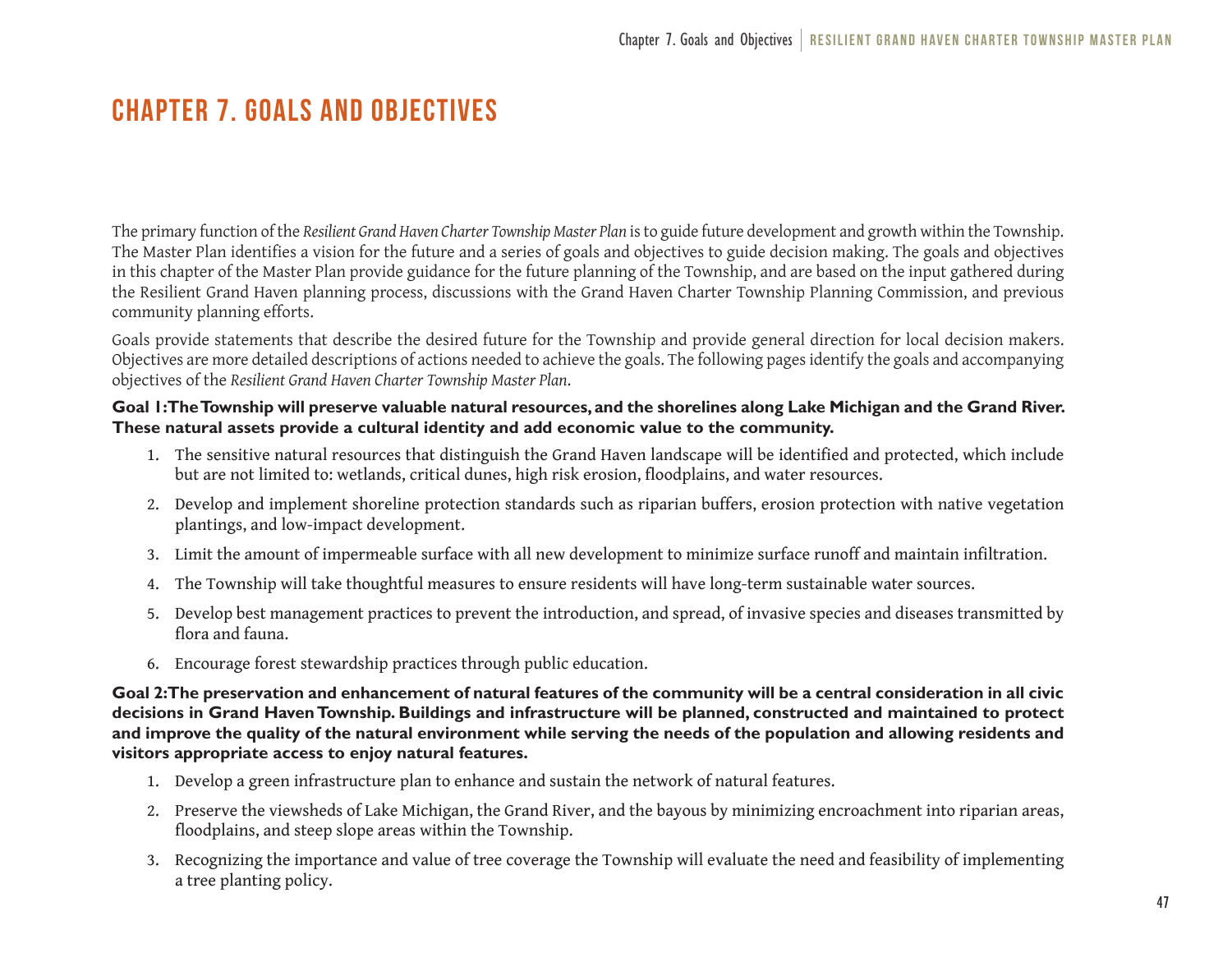- 4. Incorporate the use of renewable energy whenever feasible.
- 5. Support the goals and objectives of the Explore the Grand Region: A Community Parks and Recreation Plan in Northwest Ottawa County, 2015 – 2019.

#### **Goal 3: Discourage the inappropriate and unplanned use of land through sporadic and isolated land divisions. Encourage carefully planned developments that are responsive to market demands.**

- 1. Support a Township land use policy that results in a well-balanced, but diverse pattern of land uses that incorporates sustainable growth principles.
- 2. Establish ordinances to achieve the targeted growth areas defined in the 2009 Master Plan.
	- a. Land east of US-31 new residential development should generally be limited to the north side of Lincoln Street. However, the Township may consider future residential Planned Unit Developments or Cluster Developments along the immediate southern edge of Lincoln Street in limited circumstances. Such as, the proposed development would fulfill a unique housing niche (i.e., affordable housing, senior housing, assisted living, PUD with a crop and livestock theme, etc.).
	- b. Land west of US-31 limit new residential development to land north of Buchanan Street.
	- c. Limit future commercial and industrial development along US-31 and M-45 to those areas that are currently served, or are planned to be served, by municipal water and sewer. The costs associated with any utility extensions must be assumed by the developer.
	- d. Limit new development to land that is supported by existing infrastructure and paved roads. All proposed developments within 2,700 feet of municipal water or sewer must bear all costs to extend the infrastructure services.
- 3. Preserve the local character of the Township by implementing development regulations to protect the rural character, thriving agricultural operations, and successful agri-businesses, which include roadside stands and farmers markets.
- 4. Refine and enhance the Planned Unit Development (PUD) and Cluster Development Ordinances to ensure that residential developments are designed to promote the goals of clustered residential development, the preservation of large tracts of contiguous open space, and the preservation of development buffers along external county roads.
- 5. Support an amendment of the PUD ordinance that permits residential crops and livestock as the main theme of the new development.

#### **Goal 4: Support multiple housing options and mixed-use developments for all segments of the population that place users near daily services.**

- 1. Support the development of diverse housing types to expand choices available to current, and new, Township residents.
- 2. Examine the need, and viability, of increasing densities in certain segments of the Township.
- 3. Support and encourage senior housing and assisted living facilities (i.e., aging in place).